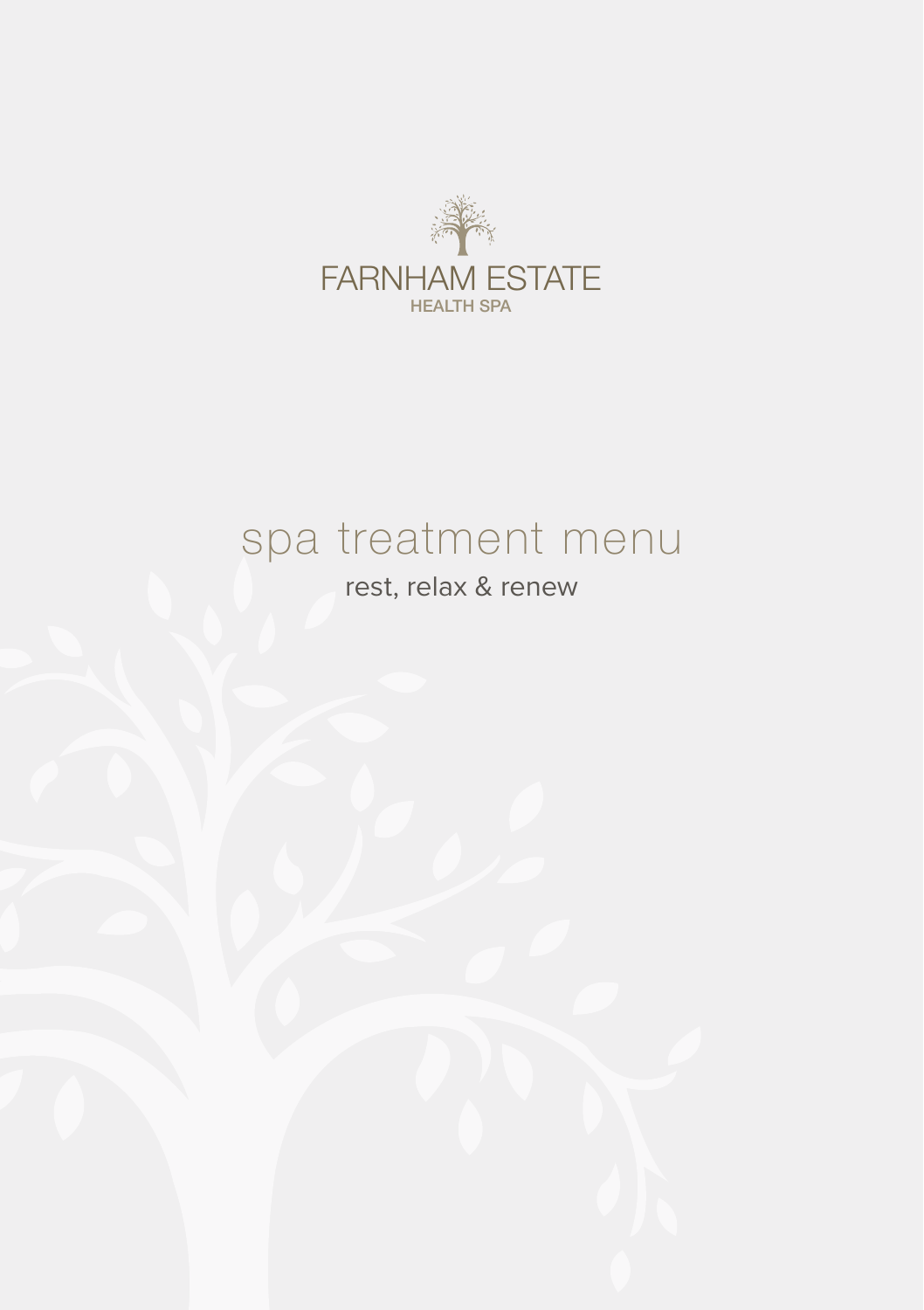Welcome to Farnham Estate Health Spa. The moment you enter the driveway you are greeted by acres of rolling countryside – a peaceful haven that entirely captures the spirit of relaxation. The unparalleled 40,000 square foot health spa physically echoes the key elements of Farnham Estate – focusing on enjoyment of the unique setting.

Our attentive team are here to help you choose the best package or treatment or to create a bespoke experience just for you and to show you how to make the most of our terrific facilities – our Indoor/Outdoor Hydrotherapy Pool our wonderful 11kms of woodland walks, treatments and therapies and above all, the tranquillity of Farnham Estate.

Our goal is to provide you with a true experience of wellbeing and at the same time give you the opportunity to "Rest, Relax & Renew"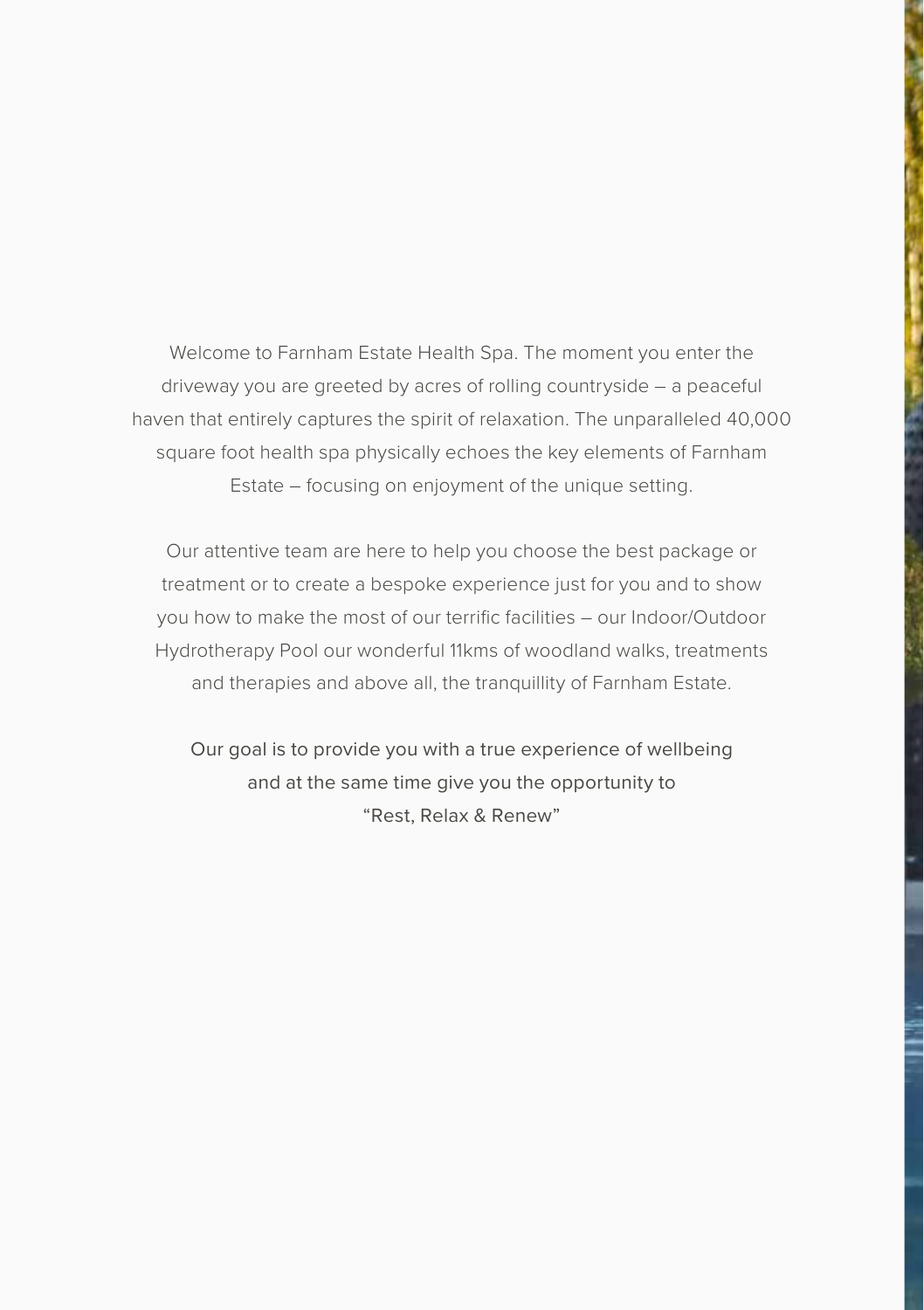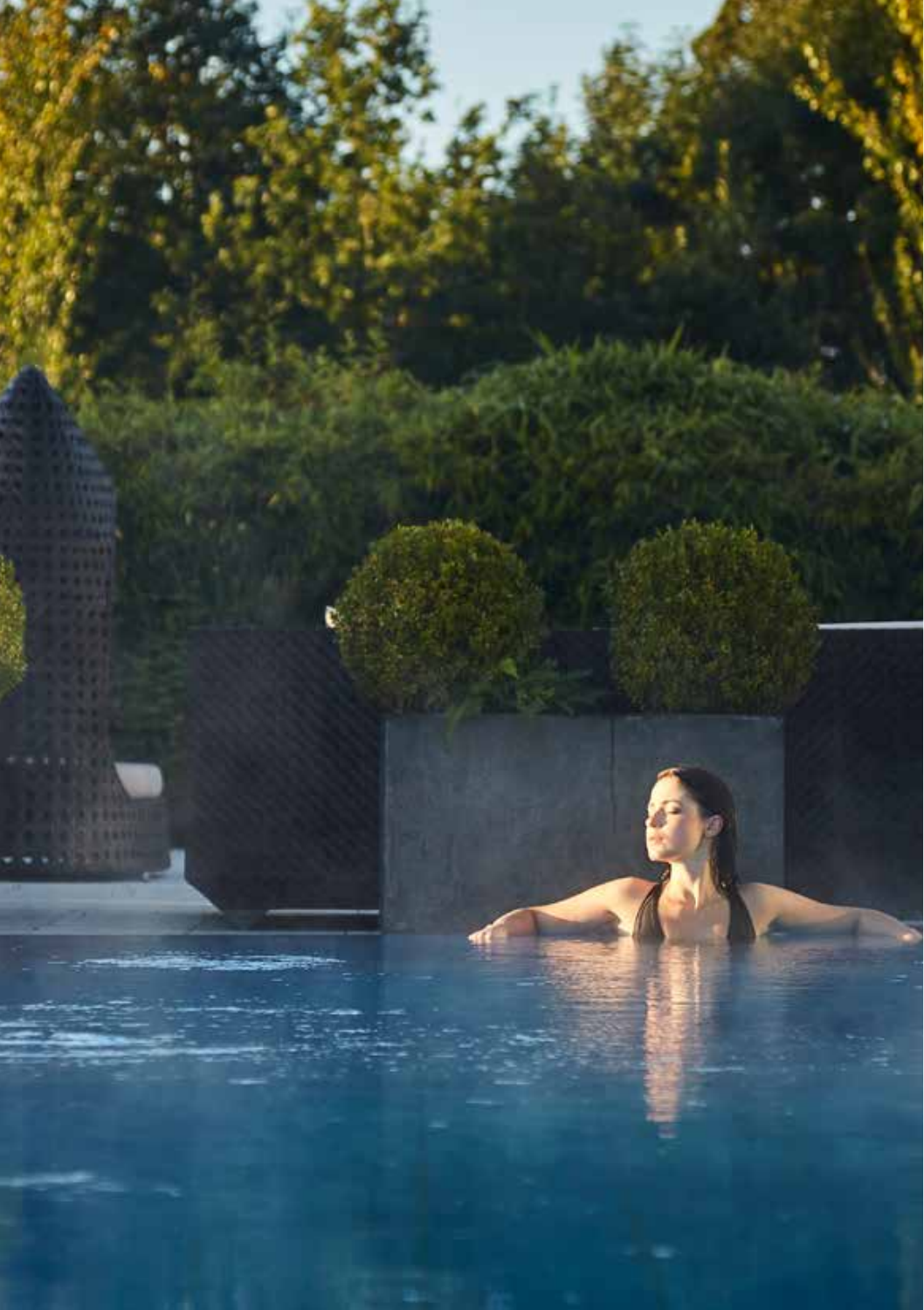### FARNHAM ESTATE SPA PACKAGES

### LAVENDER LULLABY

### **Farnham Estate Health Spa's Signature Treatment €150** 1 hour 45 minutes

Feel physical and emotional stress slip away as long, light, rhythmical massages using warm lavender infused herbal poultices and aroma therapeutic oils quieten your mind, soothe tense muscles and nurture your skin. Includes a Facial Cleanse, a Full Body Balinese Massage with warmed poultices, a Facial Massage with warmed poultices and finally a Scalp Massage.



#### **Couple's Retreat €205\***

#### 6 hrs (up to 135 mins treatment time)

Spend a blissful day together, start this experience with an Espa Salt & Oil Scrub, followed by a bath or the Serail Mud Chamber. This enjoyable experience starts with you spreading mineral-rich mud onto your skin, as the chamber and seating gradually warms the mud dries and removes toxins from the skin. Steam then gently fills the chamber to soften the mud, prior to a warm shower being dispensed from the ceiling to wash it away. Your skin will feel like new – soft and smooth. Finish the experience with an Espa Aromatherapy Massage each – side by side (60 minutes). Enjoy a light lunch and time in the thermal suite & relaxation area. \* Price per person.

#### **Yummy Mummy Package €215** 6 hrs (up to 150 mins treatment time)

Take time just for yourself before or after you have your little bundle of joy. Relax, unwind and return feeling totally refreshed. Start the journey with enjoying time in our blissful infinity pool that extends outside before a deeply nourishing Pre-Natal Relax & Restore Treatment (60min) involving gentle back exfoliation, followed by a soothing body massage. Then enjoy an Express Facial (30min) to reveal a clear, refreshed, naturally beautiful complexion. End your journey with a Deluxe Leg Relief Pedicure (60 mins) designed to reduce fluid retention and relieve aches and pains plus a full pedicure. Package includes a light lunch.

#### **Full Day Pamper Package €135** 6 hrs (up to 60 mins treatment time)

Start your journey in the indoor/outdoor Hydrotherapy Pool, followed by the Water Mint Thermal Suite where you can enjoy our steam room, sauna, foot spas, salt grotto, experience showers and relaxation rooms. Then enjoy a spa treatment of up to 60 minutes of your choice. This package includes a light lunch.

#### **Half Day Pamper Package €130** 4 hrs (up to 60 mins treatment time)

Start your journey in the indoor/outdoor Hydrotherapy Pool, followed by the Water Mint Thermal Suite & relaxation rooms then enjoy a 30 minute treatment and your choice of a Dry Floatation, Hydrotherapy Bath or Serail Mud Chamber followed by a light lunch.

#### **Men's Revitalising Package €195**  4 hrs (120 mins treatment time)

This relaxing package includes a Full Body Massage to relieve aches & pains and an anti aging facial to target fine lines, wrinkles & sun damage. It also includes time in our Water Mint Thermal Suite, indoor/outdoor infinity pool & relaxation rooms followed by a light lunch.

#### **Swim & Spa Package €85**  2 hrs (30 mins treatment time)

Take a morning off and enjoy 2 hours of relaxation in our indoor/outdoor Hydrotherapy Pool, Water Mint Thermal Suite & relaxation rooms and a 30 minute treatment of your choice.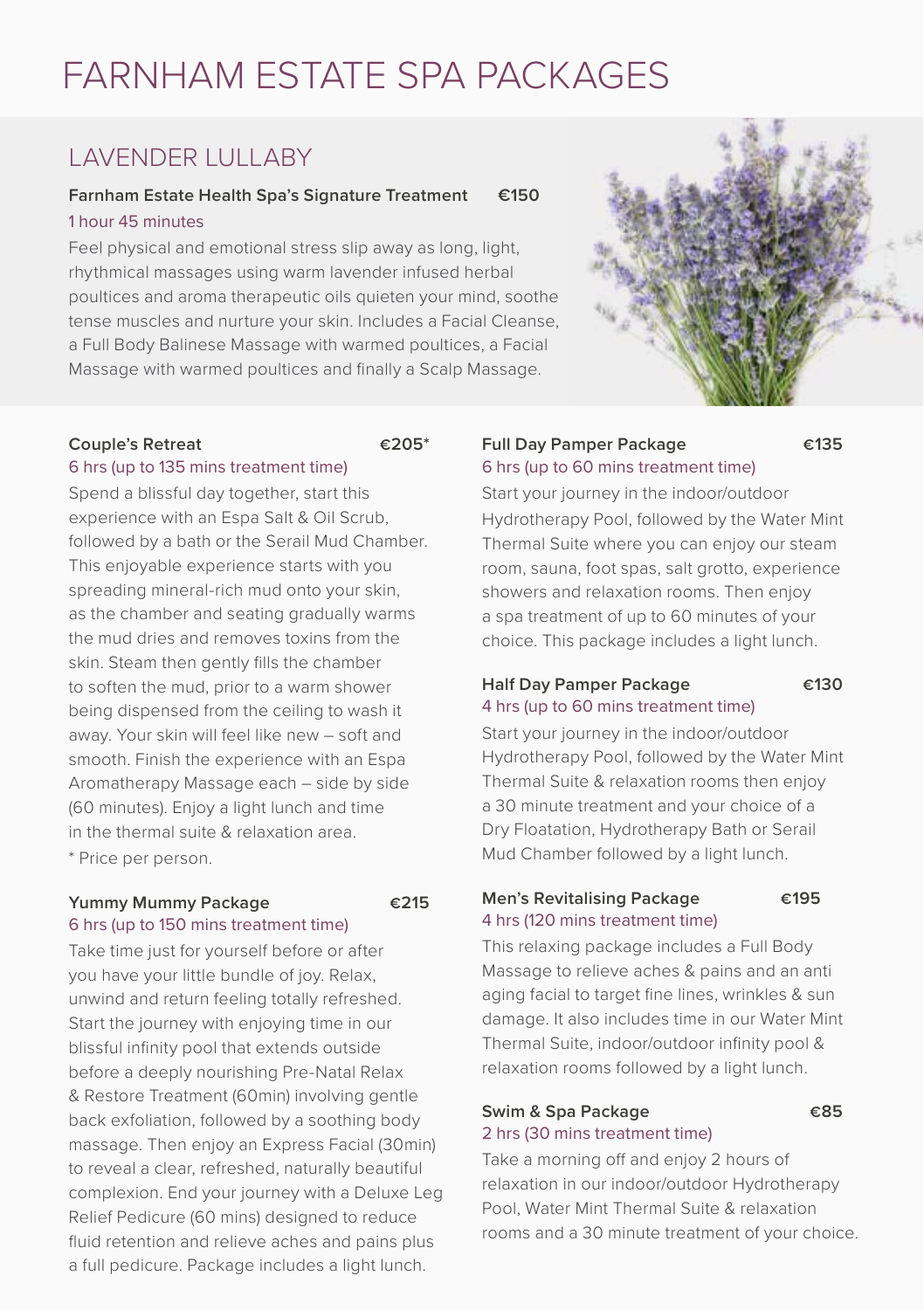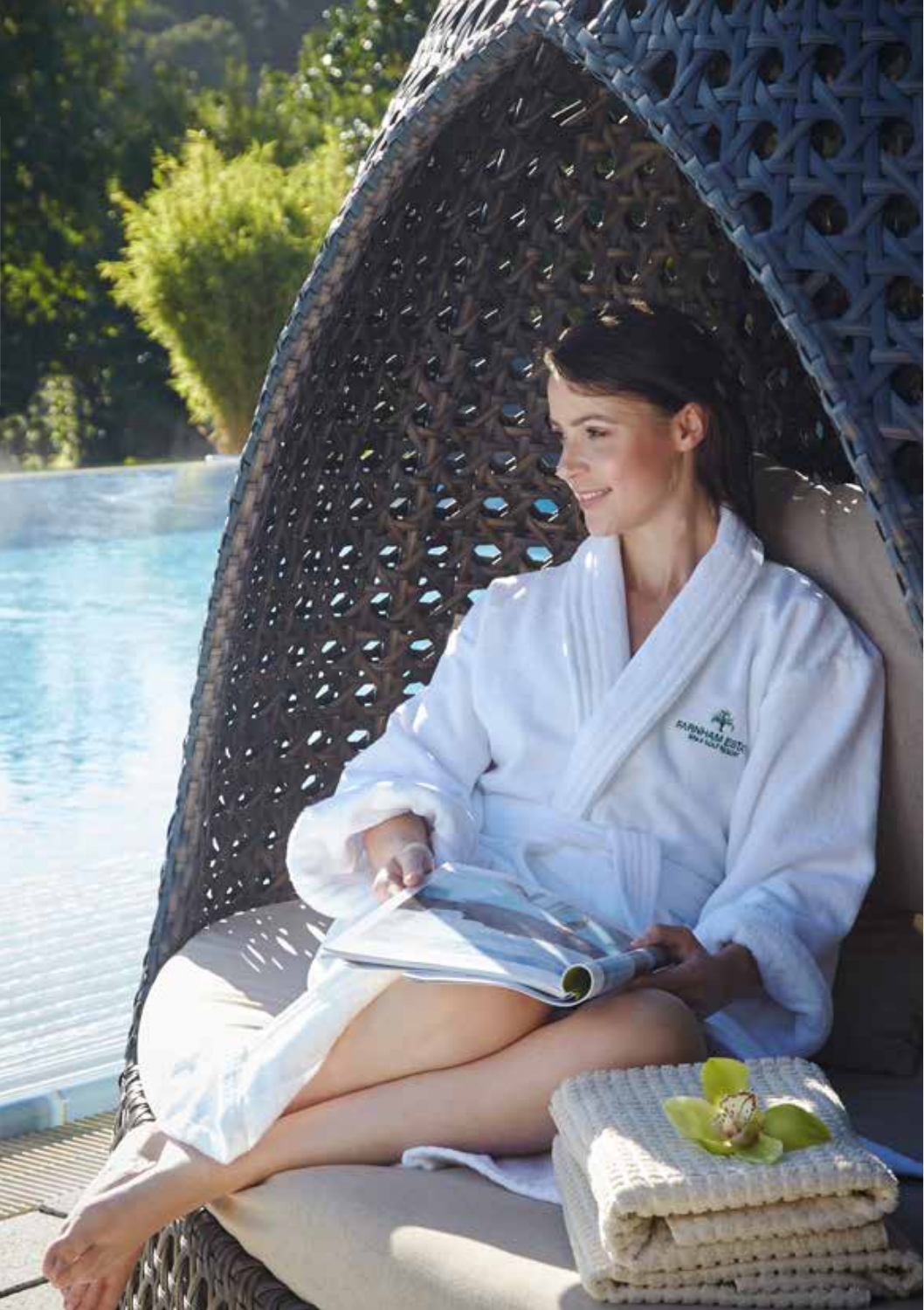# ESPA

Natural Beauty Inner Calm

Creators of the world's finest products, ESPA has pioneered the science of natural beauty in a potent collection of radically effective formulations.

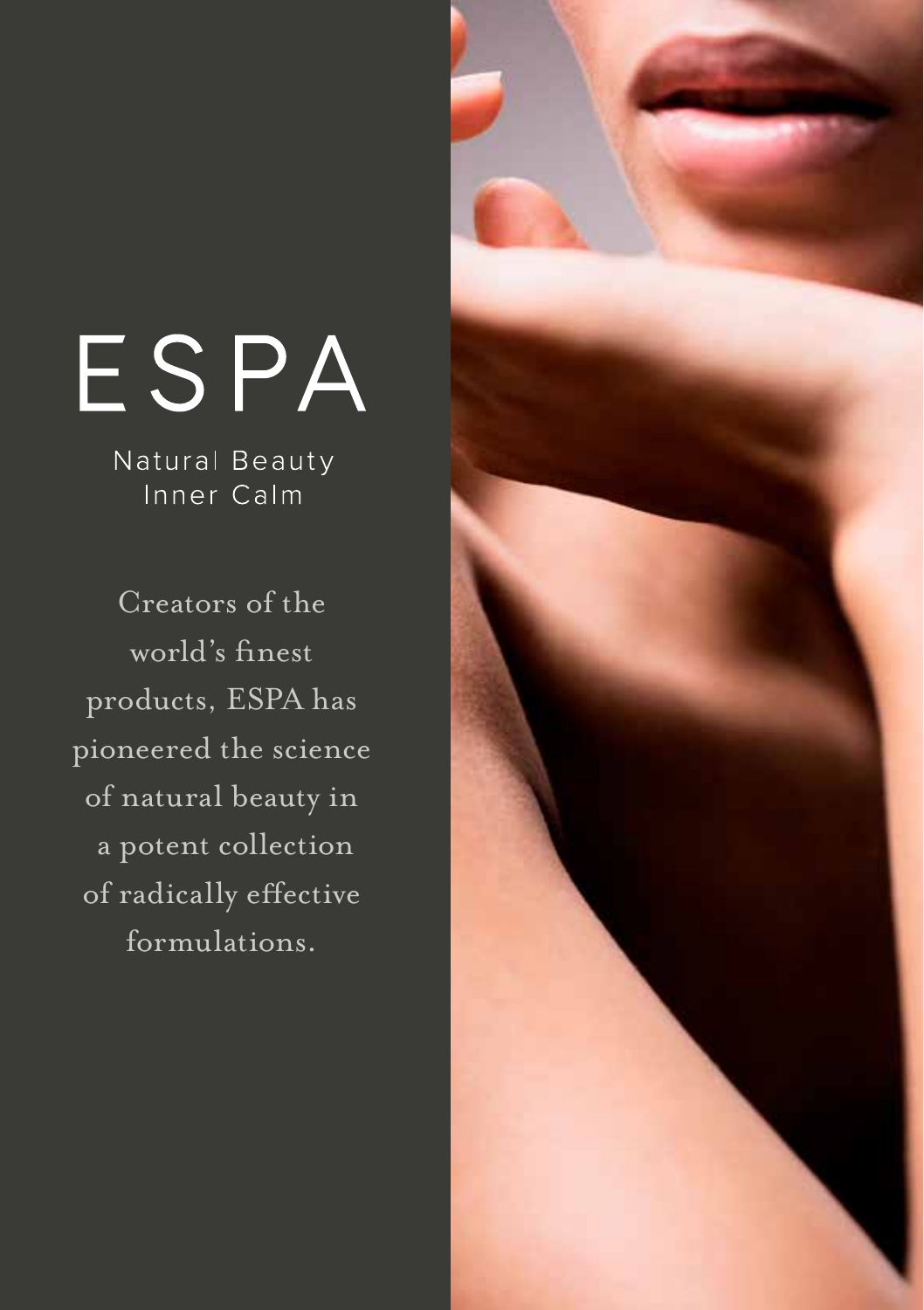# ESPA FACIALS

Our facials begin with a detailed consultation and in-depth skin analysis using SkinVision™ technology to identify skin conditions not visible to the naked eye. Your facial is specifically tailored to you, to include cleansing, exfoliation and a treatment specific massage, mask and intensive serum. Finally, skincare products are chosen for your individual needs to achieve the best possible results. To maintain the ultimate in healthy radiant skin we recommend a facial once a month.

#### **Instant Radiance Facial €130** 80 minutes

Restore skin's vitality and reveal a bright, smooth and radiantly youthful-looking complexion with this advanced facial.Suitable for all skin types and ages, it combines our unique Optimal Skin ProCleanser, which gently exfoliates as it melts into the skin, with a deep brush cleanse and brightening mask to remove dead skin cells. An age defying and sublimely relaxing massage using quartz crystals followed by a Lifting & Smoothing Mask and the revolutionary Skin Radiance Intensive Serum, to powerfully brighten, firm and even skin tone, leaves your skin smooth, supple and radiantly healthy. For the ultimate flawless finishing touch, Naturally Radiant Tinted Moisturiser is applied as an alternative, or in addition to a tailored facial moisturiser.

#### **Espa Natural Face-lift €130** 80 minutes

Reveal visibly resilient, healthy looking, youthful skin with this specialised facial. The complete approach to skin health using cutting edge pre and probiotic technology combined with the same benefits of physical exercise to detoxify, invigorate, sculpt and relax. Powerful age defying techniques inspired by Japanese Kobido massage, along with stimulating Jade rollers give instant results, leaving the skin firm, lifted and beautifully radiant.

#### **Skin Radiance Facial €99** 60 minutes

A revitalising facial to help refresh tired skin, giving a noticeably brighter and naturally radiant appearance. An application of ESPA Skin Radiance Moisturiser; rich in natural AHAs & BHAs from Hawaiian Algae & Meadowsweet, helps to smooth and reduce irregular pigmentation and brighten skin with instant results.

#### **Skin Purifying Facial €99** 60 minutes

Ideal for oily, congested and problematic skin, or those with hormonal imbalances. This deep cleansing facial helps to regulate oil secretions and refine open pores. Essential Tea Tree and White Thyme oils, which are naturally anti-inflammatory and decongesting, are used to soothe and calm the skin, encouraging a more balanced and clearer complexion.

#### **De-Sensitiser Facial €99** 60 minutes

A comforting facial for sensitive skins prone to redness and irritation, leaving skin calm and nourished. De-sensitising natural plant extracts and calming aromatherapy oils such as Chamomile and Benzoin are used to gently cleanse, nourish and hydrate fragile skin. This soothing facial helps reduce skin sensitivity leaving it calm, nourished and comfortable.

#### **Re-Hydrator Facial €99** 60 minutes

An intensive, regenerating facial for dehydrated skin leaving it supple and nourished. Gentle cleansing and exfoliation help the skin absorb replenishing face treatment oils and masks to moisturise and soothe the skin. A rehydrating facial to leave skin smooth and feeling rejuvenated.

#### **Intense Regenerating Facial €99** 60 minutes

A luxurious, regenerating facial for maturing skin. Helps minimise lines and wrinkles around the eyes, neck, lips and jawline to help combat the signs of ageing. Visibly improves skins appearance using age-defying massage techniques and products to replenish and revitalise skin, leaving it toned, radiant and rejuvenated.

#### **Express Facial €65**  30 minutes

Your therapist will select the most suitable facial for your skin. Every ESPA facial includes consultation, SkinVisionTM analysis, cleanse, exfoliation with a personalised mask and booster serum.

#### **Lift & Firm Eye Lift €65**  30 minutes

Perfect for those concerned with the first signs of ageing around the eyes. An effective firming and hydrating treatment, that helps to reduce the appearance of fine lines and relieve tension from eye-strain/computer headaches. Incorporating a cleanse, exfoliation, massage and application of our Lift & Firm Intensive Eye Serum.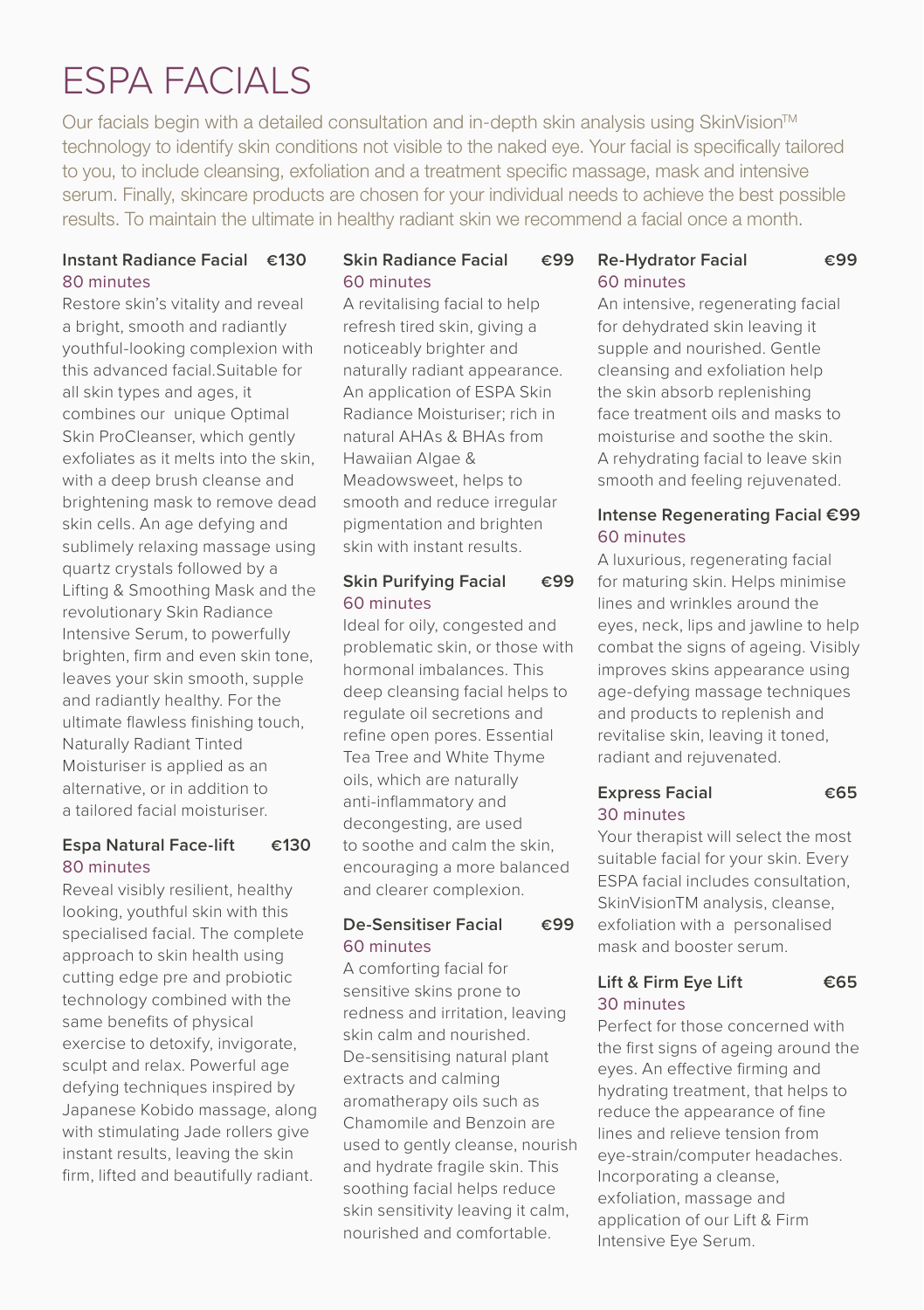# ESPA BODY TREATMENTS

We offer a huge range of solution led ESPA body treatments and massages, each one designed and tailored specifically to ensure you experience the best physical, emotional and therapeutic benefits depending on your needs.

#### **Espa Detox Wrap €99** 60 minutes

A body wrap specifically designed to comfortably raise the temperature and induce perspiration to help speed up the elimination of toxins and improve circulation. Following skin brushing and exfoliation, a complete body wrap of Marine Algae combined with Detoxifying Body Oil is blended and applied to help purify the body and hydrate the skin. The treatment ends with a mind calming Scalp Massage for ultimate relaxation.

#### **Salt & Oil Scrub €65** 30 minutes

This exceptional skin softening body exfoliation combines sea salts with essential oils to leave your skin nourished, smooth and supple. Perfect as a stand-alone treatment, or in preparation for an ESPA Massage. For a lighter application Exfoliating Body Polish is applied instead of Salt & Oil Scrub.

#### **Espa Body Wrap €99** 60 minutes

This personalised body wrap is a tailor-made experience designed to comfortably raise the temperature, nourish the skin and increase the effects and absorption of the wrap. Following skin brushing and exfoliation a complete body wrap of Algae or Marine Mud combined with essential oils is blended and applied to meet your specific needs. Skin feels nourished and hydrated and the mind left totally relaxed after a soothing Scalp Massage. Choose from the following: De-Stresser, Muscle Relaxer, Jet-Lag Reviver, Immune Booster, Energiser or Body Toner.

#### **Invigorating Foot Treatment €65** 30 minutes

This revitalising treatment for tired feet and heavy legs helps reduce puffiness and soothe aches and pains. Includes a refreshing exfoliation and a deeply therapeutic foot and lower leg massage.

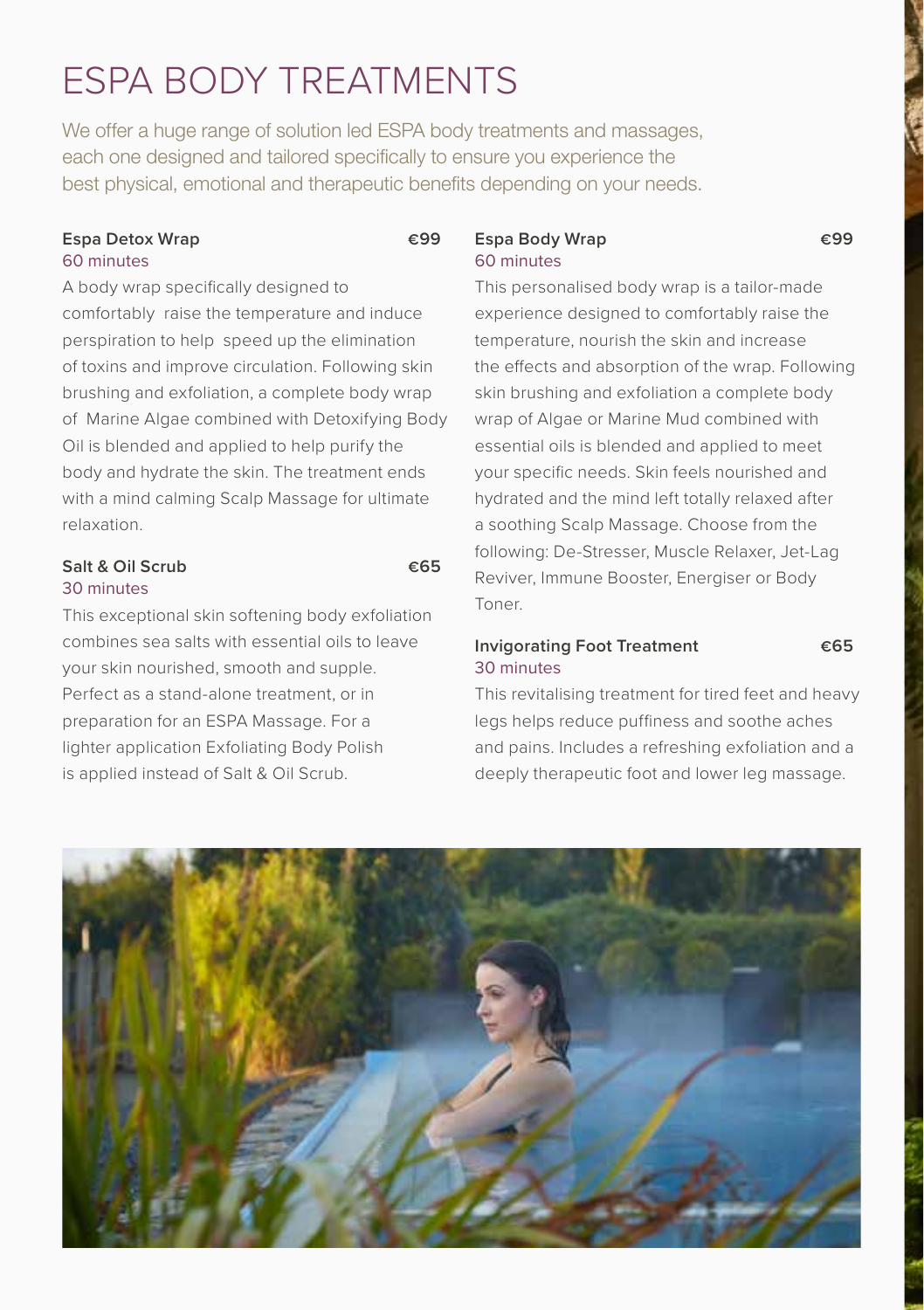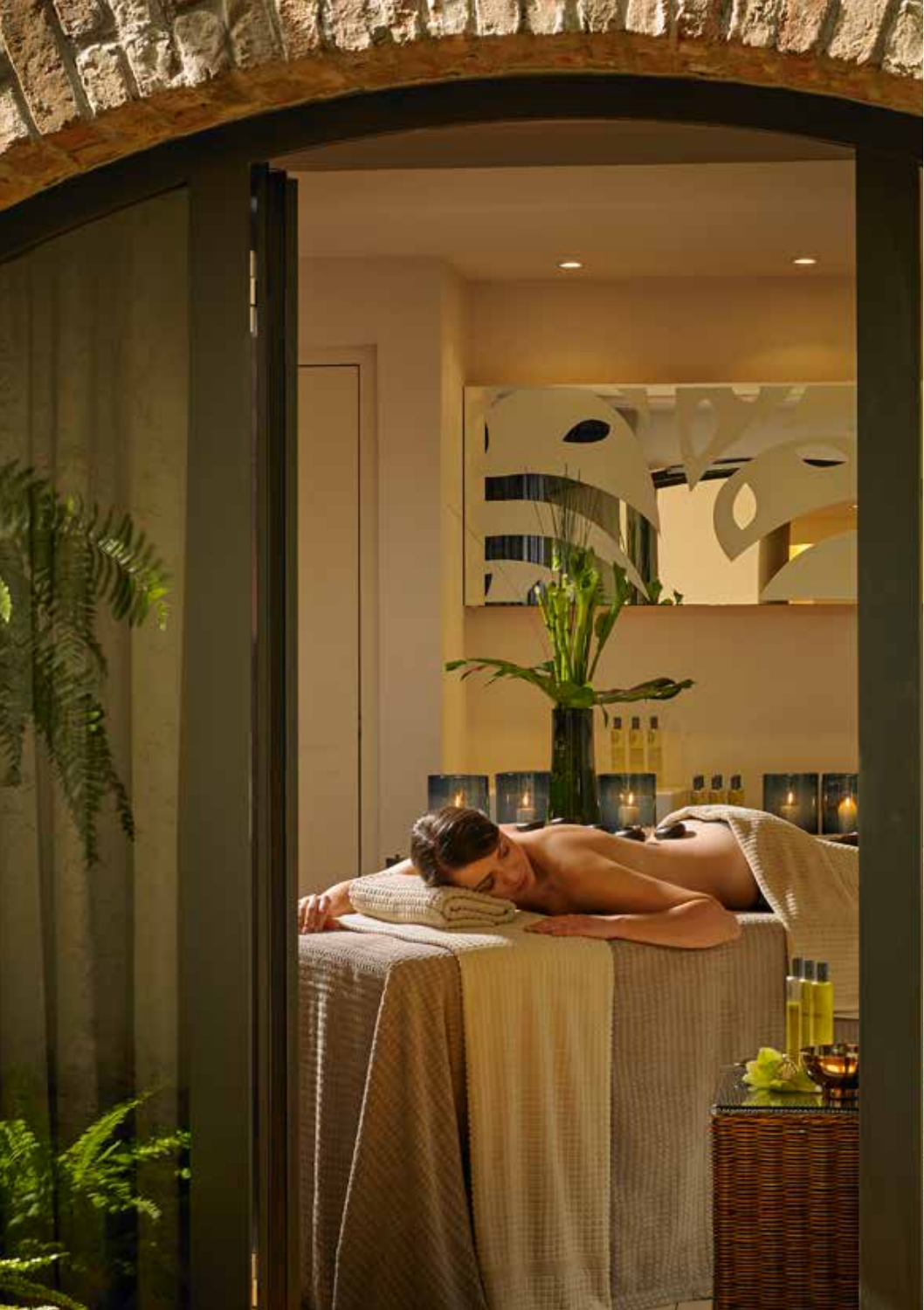### ESPA MASSAGE TREATMENTS

We offer a huge range of solution led ESPA body treatments and massages, each one designed and tailored specifically to ensure you experience the best physical, emotional and therapeutic benefits depending on your needs.

#### **Back, Face & Scalp Massage €130 (with or without hot stones)**  80 minutes

Renowned as our 'Hero' treatment and loved by all; this ESPA experience delivers triple results by targeting three key areas – the back, the face and the scalp, making it the ideal treatment for anyone. Includes: Back Exfoliation and Hot Stone Back Massage – Personalised Facial – Scalp Massage.

#### **Espa Mindful Massage €130** 80 minutes

Unwind a busy mind, escape the pace of everyday life and emerge feeling focused, with a sense of renewed positivity. This holistic, deeply relaxing and clarifying experience begins with mindfulness. Guiding you through breathing and visualisation techniques, your therapist will calm both mind and body. The metamorphic zones on the feet are then massaged to re-balance and ground, before a soothing massage is continued up through the body, finishing with a re-energising scalp massage using warm Rose Quartz Crystals.

#### **Swedish Massage €65, €99, €130** 30, 60 or 80 minutes

A traditional massage using firm pressure to promote relaxation and ease muscle tension. This treatment is ideal as an introduction to massage; stimulating movements help soothe tired aching muscles to leave you relaxed and revived.

#### **Inner Calm Massage €65, €99, €130** 30, 60 or 80 minutes

Find your inner calm with this deeply relaxing and soothing treatment for mind & body, using a specially selected blend of oils, tailored to you. With neck and eye pillows on\* to encourage warmth and relaxation, indulge in this soothing holistic treatment, combining personalised aromatherapy massage and warm rose quartz crystals\* through the scalp.

*\* Applies only to 60 & 80 minute treatments*

#### Hot Stone Massage **€65, €109, €140** 30, 60 or 80 minutes

A therapeutic massage using aromatherapy oils and warm volcanic stones to relieve deep muscle tension. The warmth of the stones penetrates your muscles to soothe aches and pains; helping you unwind and your body to feel rejuvenated. Includes: Hot Stone Aromatherapy Massage to back, legs, arms, abdomen, neck/shoulder massage.

#### **Deep Muscle Massage €65, €109, €140 (with or without hot stones)** 30, 60 or 80 minutes

A powerful massage designed to alleviate deep-seated tension and muscular stress. Specialised techniques concentrate on specific areas of concern and alleviate common discomforts such as a stiff neck, painful lower back pain and sore, tight shoulders.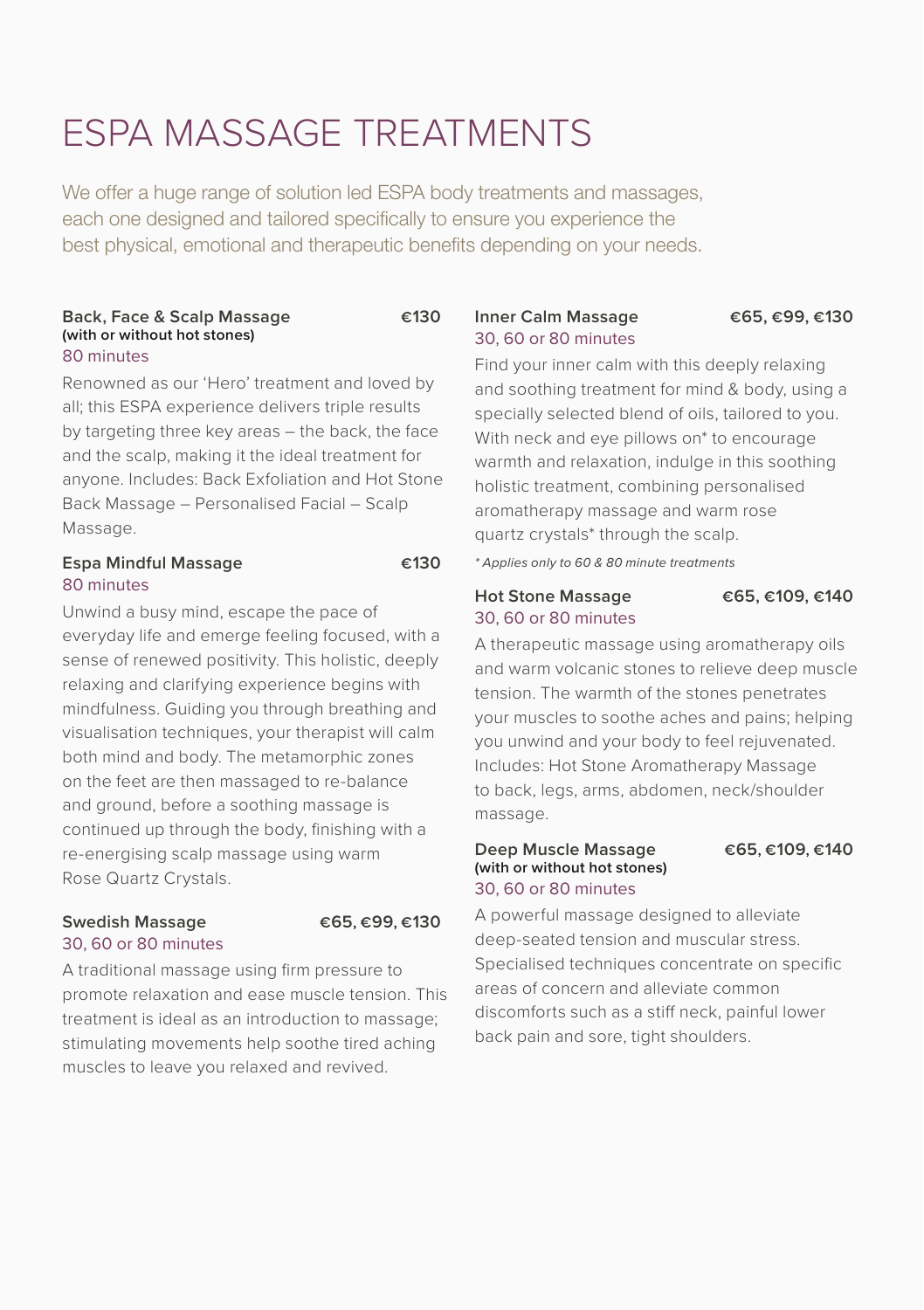

### ESPA MATERNITY

#### **Pre-Natal Relax & Restore Treatment €65, €99** 30 or 60 minutes

A deeply nourishing massage designed to target areas prone to stress and tension during or after pregnancy. Gentle back exfoliation, if required, is followed by a soothing body massage specifically designed to suit your individual concerns, focusing on the areas needed to alleviate muscular aches, whilst helping to relax, restore and revitalise

### ESPA FOR MEN

Our ESPA face and body treatments for men are specifically tailored to your skin type, each one designed specifically to ensure you experience the best physical and therapeutic benefits depending on your needs.

#### **Back, Face & Scalp Massage €130 (with or without hot stones)**  80 minutes

Renowned as our 'Hero' treatment and loved by all; this ESPA experience delivers triple results by targeting three key areas – the back, the face and the scalp, making it the ideal treatment for anyone.*Includes: Back Exfoliation, Back Massage, Facial, Scalp Massage.*

#### **Deep Muscle Massage €65, €109, €140 (with or without hot stones)** 30, 60 or 80 minutes

A powerful massage designed to alleviate deepseated tension and muscular stress. Specialised techniques concentrate on specific areas of concern and alleviate common discomforts such as a stiff neck, painful lower back pain and sore, tight shoulders



### **Swedish Massage €65, €99, €130** 30, 60 or 80 minutes

A traditional massage using firm pressure to promote relaxation and ease muscle tension. This treatment is ideal as an introduction to massage; stimulating movements help soothe tired aching muscles to leave you relaxed and revived.

#### **Men's Deep Cleansing Facial €99** 60 minutes

### Whether your skin needs a deep cleanse, a healthy glow, soothing or hydrating, we encourage our male guests to experience this personalised treatment that combines a relaxing Shoulder, Neck, Face and Scalp Massage with a tailored solution to your skin's needs. *Includes: Double Cleanse, Exfoliation, Face Massage, Mask, Scalp Massage.*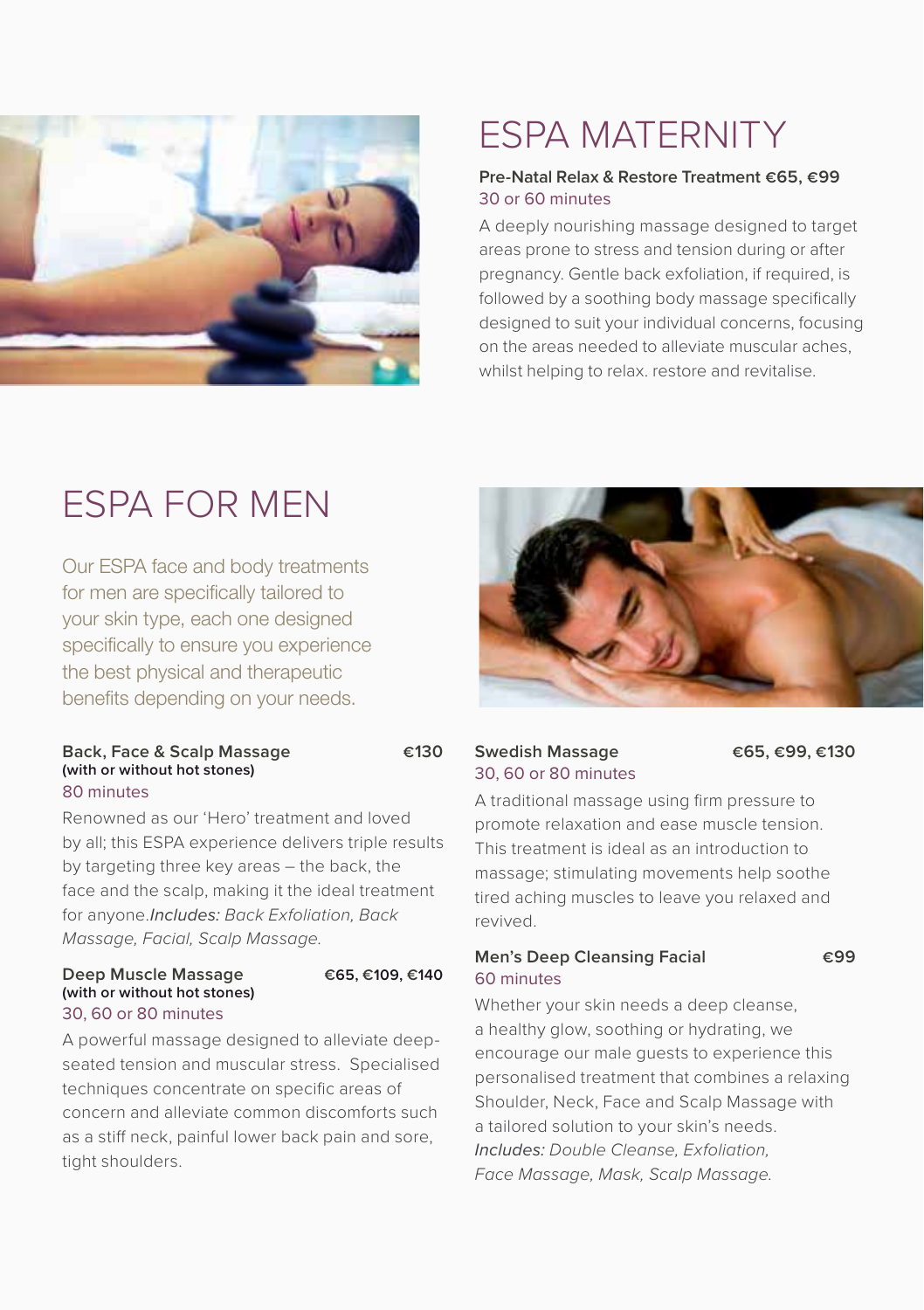

The world-famous, plant derived Yon-Ka range have at their core a quintessence of five pure essential oils drawn from lavender, cypress, rosemary, thyme and geranium.

### YON-KA FACIALS

#### **Excellence Code Facial €110** 60 minutes

Targets wrinkles, lack of tone & dull skin. An exceptional anti-age high performance treatment which restores the body's energy points incorporating a double exfoliation with draining techniques along with specific Yon-Ka anti-ageing techinques. A "second skin" mask reinitializes the skins youth code through exclusive bio-cellulose technology. A holistic and relaxing approach will provide you with an ultimate well-being experience.

#### **Le Grand Classique €99** 60 minutes

A deep pore cleansing, restoring and relaxing facial. Natural aromatics are combined to leave the skin clean and complexion radiant.

#### **Eclat Cocoon €99** 60 minutes

Designed for deep hydration, using the healing powers of hot stone massage for complete wellbeing and ultimate relaxation.

### **Optimiser €99** 60 minutes

Designed to firm the facial contours, smooth wrinkles and encourage a younger looking, flawless complexion.

#### **Hydralessence €99** 60 minutes

Deeply hydrating, moisturised with seaweed and fruit extracts and bathed in a light aromatic steam, skin becomes supple and soft, with wrinkles and lines smoothed.

### **Escale Beaute €65** 30 minutes

Scents of citrus fruits and essential oils re-energise and stimulate while botanical extracts reveal a soft and soothed complexion.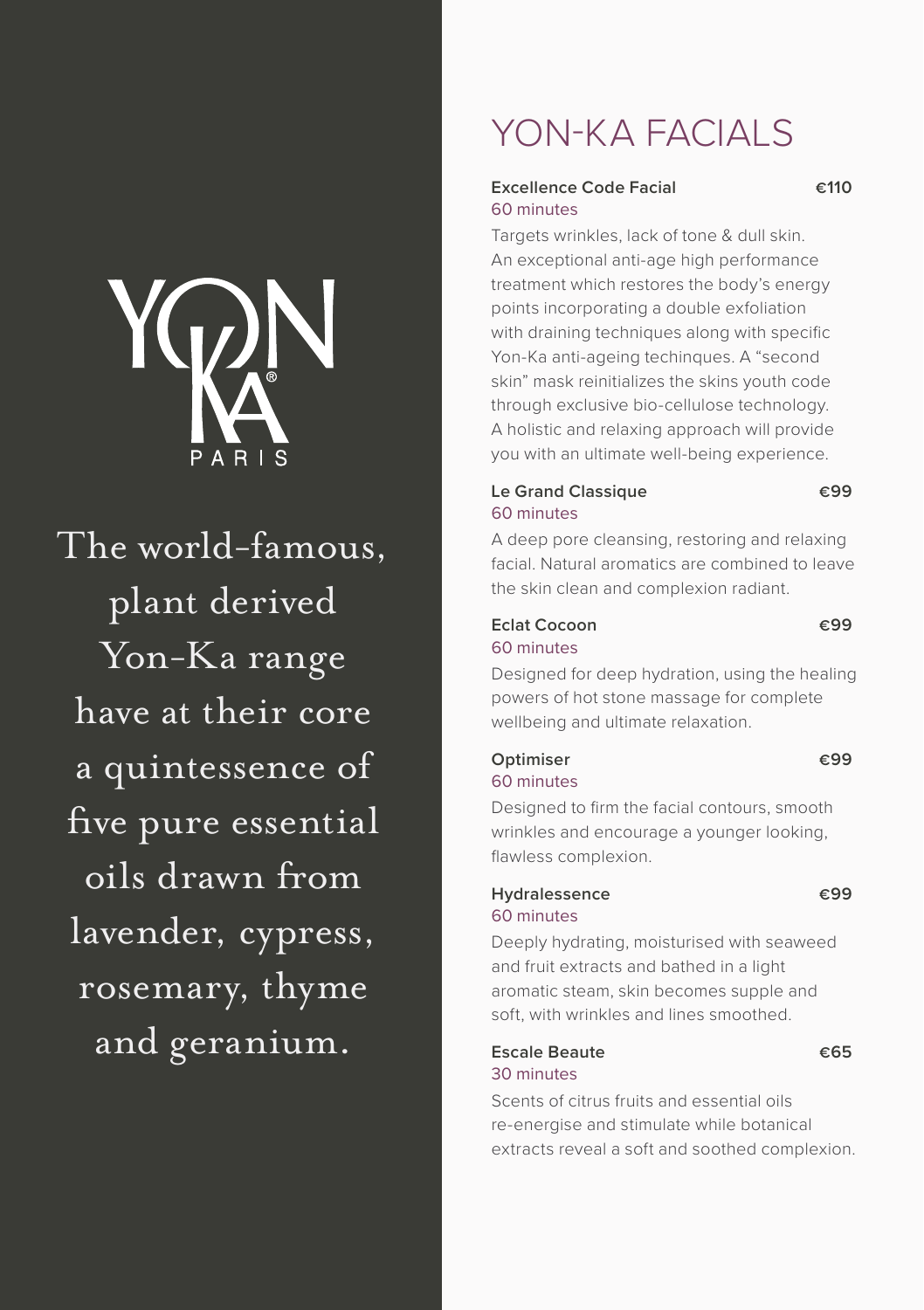

#### **Pregnancy Pamper €99** 75 minutes

A mini facial to hydrate and brighten the skin with a Back, Neck and Shoulder Massage.

#### **Maternity Massage €99** 60 minutes

A gentle full body massage designed specifically for pregnancy. Using targeted oils for prevention of stretch marks and gives optimum skin elasticity.

### **Polish & Skin Smoother €85** 60 minutes

A full body grain free exfoliation to hydrate and sooth the skin followed by an application of warm body balm that melts into the skin leaving it satin smooth.

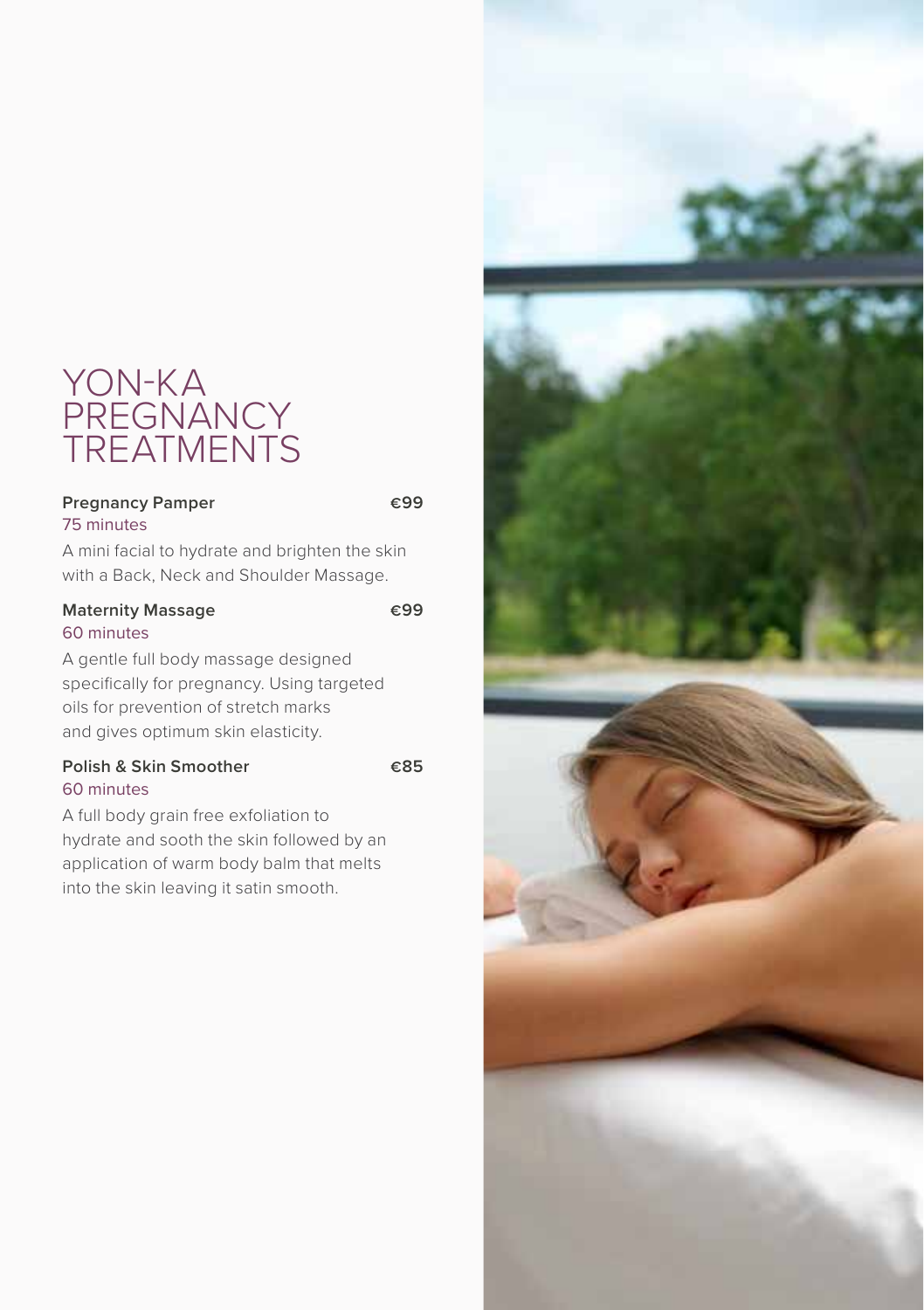# Wellness for Cancer Treatments

#### in association with

ESPA



### ESPA WELLNESS FOR CANCER **TREATMENTS**

Working with Wellness for Cancer™ a non-profit educational foundation, ESPA and Farnham Estate Health Spa present their collection of nurturing face and body rituals. The following rituals have been carefully designed to soothe the guest and nourish their body, using specially selected products. These rituals are designed for guests who are undergoing, or have recently undergone treatment for Cancer. All experiences begin with breath-work and visualization to aid relaxation, with the emphasis on a holistic approach to each guest's wellbeing.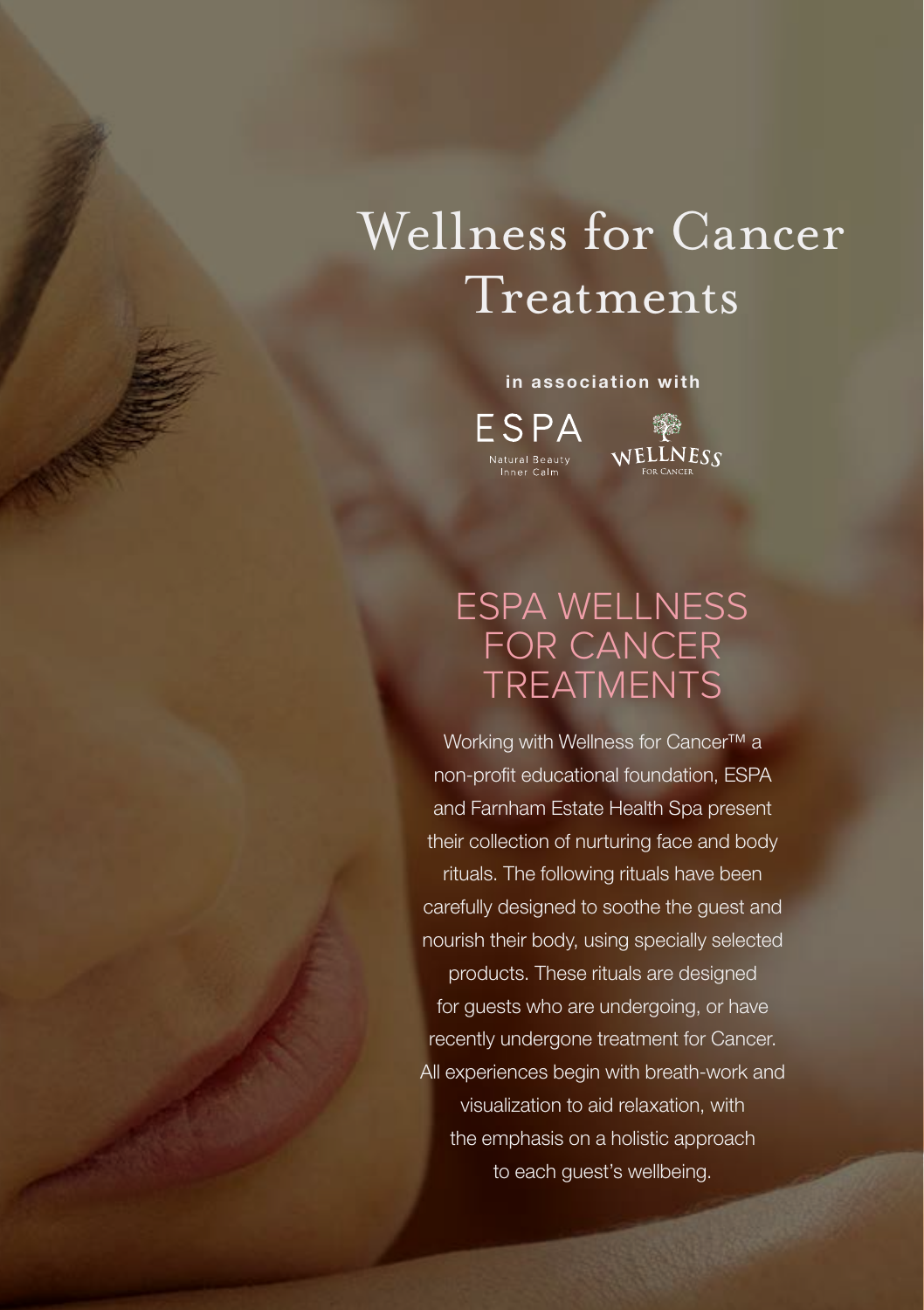#### **Be Nurtured Back, Face & Scalp €130** 90 minutes

Soothe mind and body with this renowned experience. This relaxing and deeply effective ritual addresses the main areas of tension - the back, the face and the scalp. A soothing back massage addresses areas of tension before a personalised facial completes this totally indulgent experience. Includes Back Massage, Personalised Facial and either a Scalp Massage or Hand and Arm Massage.

#### **Be Nurtured Energy Balancer €130** 90 minutes

Rebalance the body, hydrate the skin and calm the mind with this relaxing ritual. This gentle and indulgent massage uses long, warming strokes, a nourishing body oil and expertly selected crystals to effectively restore serenity.

*Please note that a consultation will be required prior to arrival.*

#### **Be Nurtured Massage €95** 60 minutes

Soothe, relax and rebalance the body with this personalised massage. Focusing on areas of concern and using a gentle but rich oil, this unique experience will deeply nourish and hydrate skin while calming the mind. Includes breath work, visualisation and full body massage.

#### **Be Nurtured Facial €95**  60 minutes

Leave skin nourished and radiant with this relaxing facial. Beginning with a detailed consultation and entirely tailored to your individual concerns, this facial expertly combines the most suitable selection of cleansing, massage, mask, serum and moisturiser. Includes, skin analysis, breath work, double cleanse, Facial Massage with Rose Quartz Crystals, personalised mask and either Scalp Massage or Hand and Arm Massage.

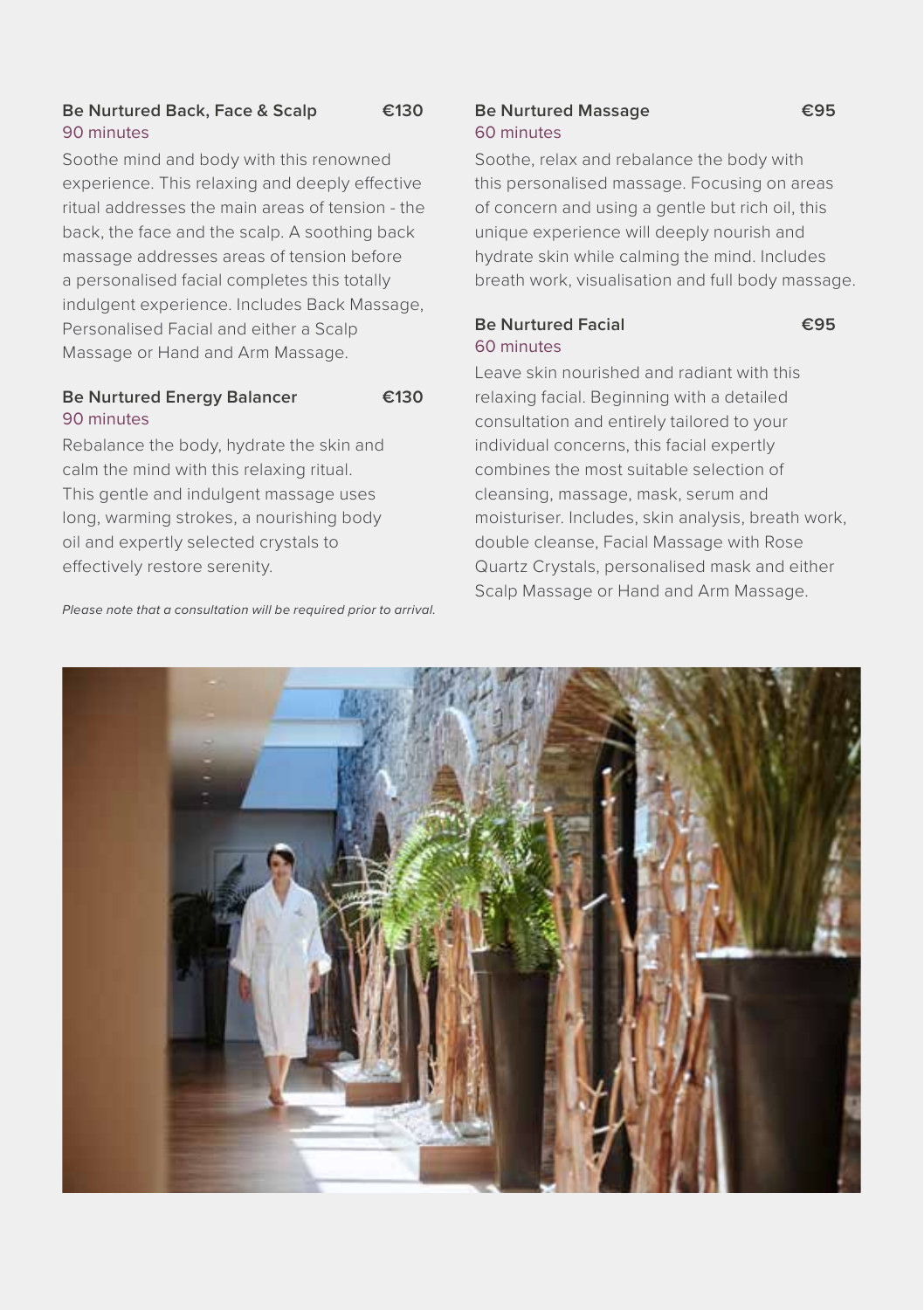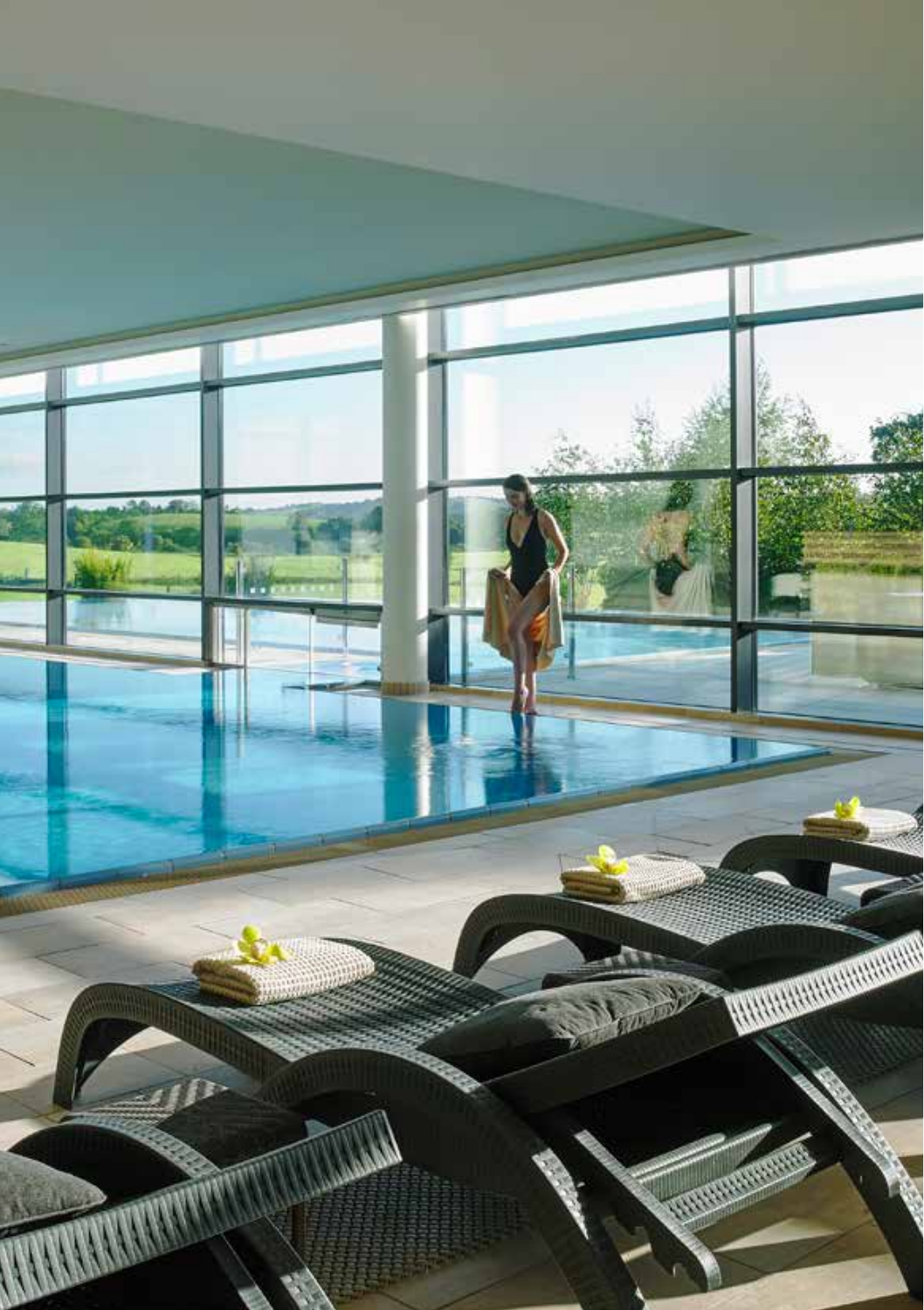### HOLISTIC THERAPIES

| <b>Sports Therapy Massage</b><br>60 minutes      | €109 |
|--------------------------------------------------|------|
| Coconut Melt Full Body Massage<br>60 minutes     | €99  |
| Lymphatic Drainage Massage Therapy<br>60 minutes | €99  |
| Reflexology*<br>45 minutes                       | €80  |
| Indian Head Massage*<br>45 minutes               | €80  |
| <b>Scalp Massage</b><br>30 minutes               | €60  |

**Serail Mud Chamber €50 per person**

A rejuvenating mud treatment which you apply yourself followed by a steam and warm shower leaving your skin beautifully cleansed.

#### 45 minutes

*\* Subject to availability*

# FINISHING TOUCHES HAND & FOOT CARE

| Tanning                     |     |
|-----------------------------|-----|
| Full Body Vita Liberata Tan | €35 |
| Half Body Vita Liberata Tan | €25 |

### MAKE-UP

| Mii Make-up application | €50 |
|-------------------------|-----|
| Wedding Make-up in room | €60 |





| Pedicure with callous removal<br>75 minutes | €95 |
|---------------------------------------------|-----|
| Pedicure<br>60 minutes                      | €65 |
| <b>Manicure</b><br>50 minutes               | €55 |

### TINTING & LYCON WAXING

| Eyelash & Eyebrow Tint & Eyebrow Wax €30 |     |
|------------------------------------------|-----|
| Eyelash & Eyebrow Tint                   | €20 |
| Eyelash Tint                             | €15 |
| Lip or Chin Wax                          | €15 |
| <b>Eyebrow Tint</b>                      | €12 |
| <b>Eyebrow Wax</b>                       | €10 |

*24 hour patch test required*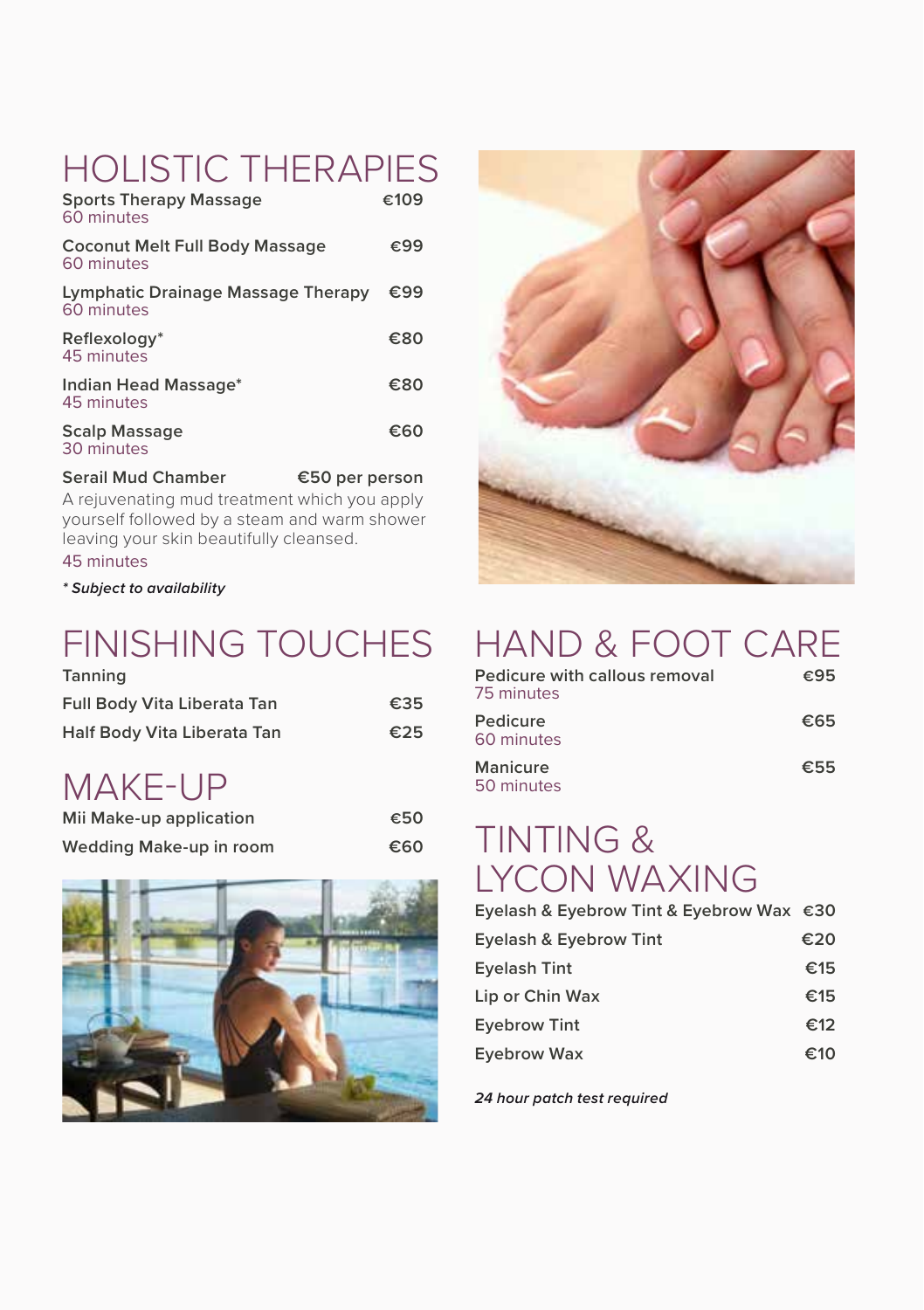### HEALTH & **FITNESS**

#### **Membership & Training**

Invividual Peak and off Peak membership is available for 3, 6 and 12 months. Personal Training sessions available on request.

#### **Opening Hours**

8.00am - 9.00pm Monday - Sunday

*Peak Membership Hours*  8.00am - 9.00pm Monday to Sunday

*Off-Peak Membership Hours*  8.00am - 9.00pm Monday to Friday only\* *\* Excluding Bank Holiday Mondays*



Includes access to our Salt Grotto, Lancomium, Aroma Steam Bath, Sauna, Ice Fountain, Keipp Walk, Snail Showers and Reflexology Foot Basins along with access to our Indoor/Outdoor Hydrotherapy Pool

**Charges for non-residents**

€40.00 p.p. Monday to Friday €50.00 p.p. Saturday & Sunday (4 hours access)

### FARNHAM **FSTATE** GIFT CARDS

Give the gift that is always enjoyed and is never forgotten. Treat someone you care about to a Farnham Estate experience.





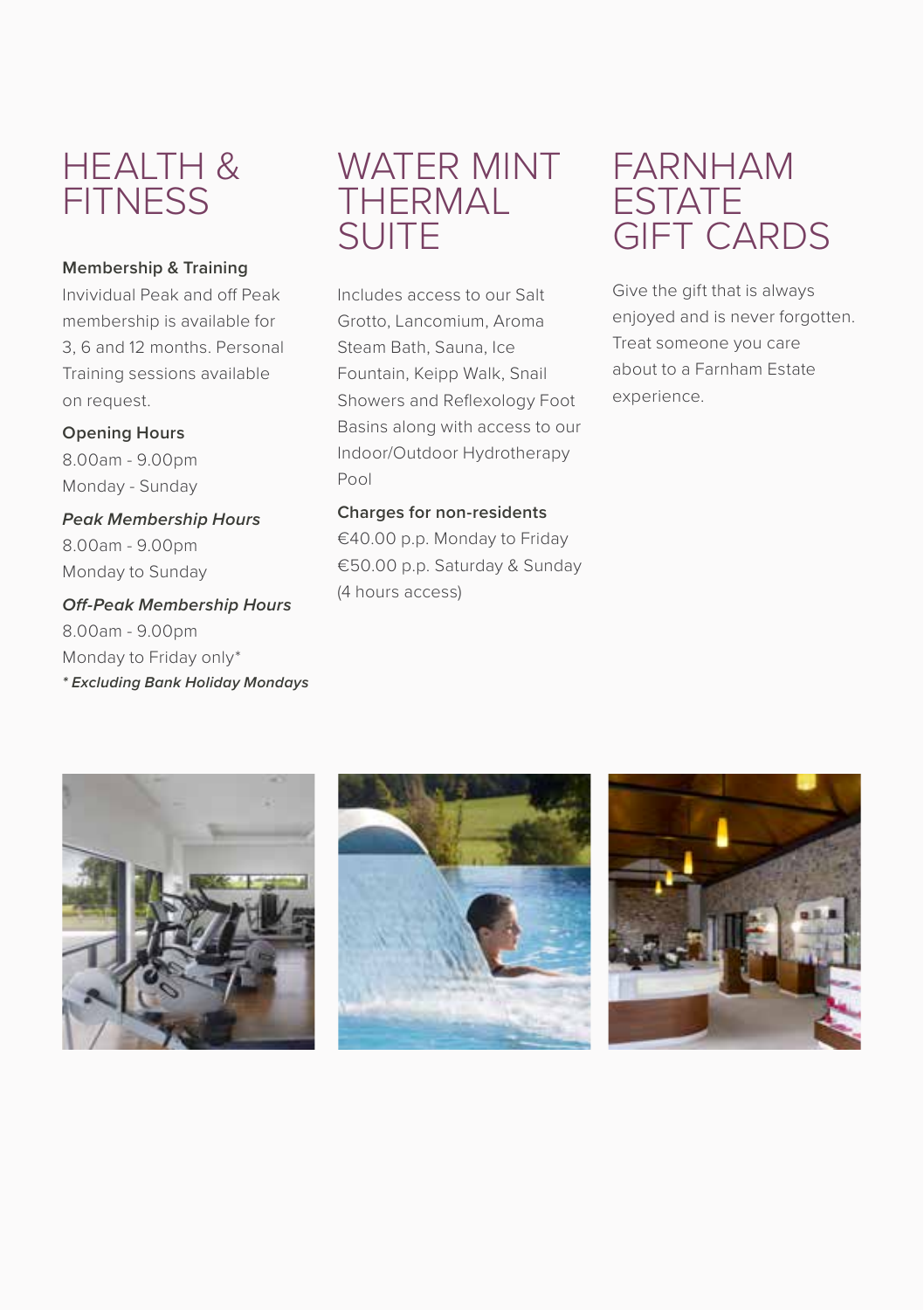# SPA ETIQUETTE

a Farnham Estate Health Spa is suitable for guests who

are 16 years and over.

 $%$  Please respect the privacy of other Spa guests by

speaking quietly, switching off mobile phones and not using cameras.

 $20$  Please arrive 20 minutes prior to your appointment as this will allow you

time to register and change before your treatment.

- a<sup>→</sup> Robes and slippers are provided for all our hotel guests in their bedrooms.
- a Day quests will be provided with bathrobes and slippers on arrival.
- $2^\circ$  Please bring a swimsuit for use in the Water Mint Thermal Suite & Pool.
- a Please ensure you collect all personal belongings

from your locker or bathrobe before leaving as the Health Spa is not responsible for any personal items left behind.

2<sup>0→</sup> Lockers are available and require a €1 coin to operate.

## TERMS & CONDITIONS

#### **Lateness & Cancellations**

- $\frac{1}{2}$  As a courtesy to our quests, please be aware that your late arrival may result in a reduction of your treatment time.
- **a** A credit card is required to secure all treatments.
- $\frac{1}{2}$  Guests who wish to change their treatment times/ date are required to provide a minimum of 24 hours notice.
- $%$  Guests who wish to cancel their treatments are required to provide a minimum of 24 hours notice or the full treatment cost will be charged.
- a No show appointments will be charged in full.
- $\partial$  Management reserves the right to alter or amend any of the details and prices without prior notice.

#### **Reservations**

- $\partial$  To avoid disappointment we advise that all treatments are booked well in advance of your stay or nominated date.
- a<sup>o</sup> Reservations are subject to availability and must be guaranteed with a credit card.

#### **Health Contra-indications**

- a When making your reservation please advise us of any health conditions, allergies or injuries that you may have and our therapists will be able to recommend the best treatment for you.
- $%$  At check-in you will be required to complete a health assessment form prior to your treatment. Please inform your therapist if any of the following apply to you: cancer, allergies, epilepsy, foot conditions, you are pregnant or are within 6 weeks of the birth of your baby or are breast feeding (some of the treatments which are safe during pregnancy should not be carried out during the first trimester), skin disorders, under-active/ over-active thyroid, back problems, you have had recent surgery, heart condition or problems with circulation, high or low blood pressure requiring medication.
- $2<sup>o</sup>$  If your treatment selection is found to be unsuitable we will endeavour to offer an alternative where possible.